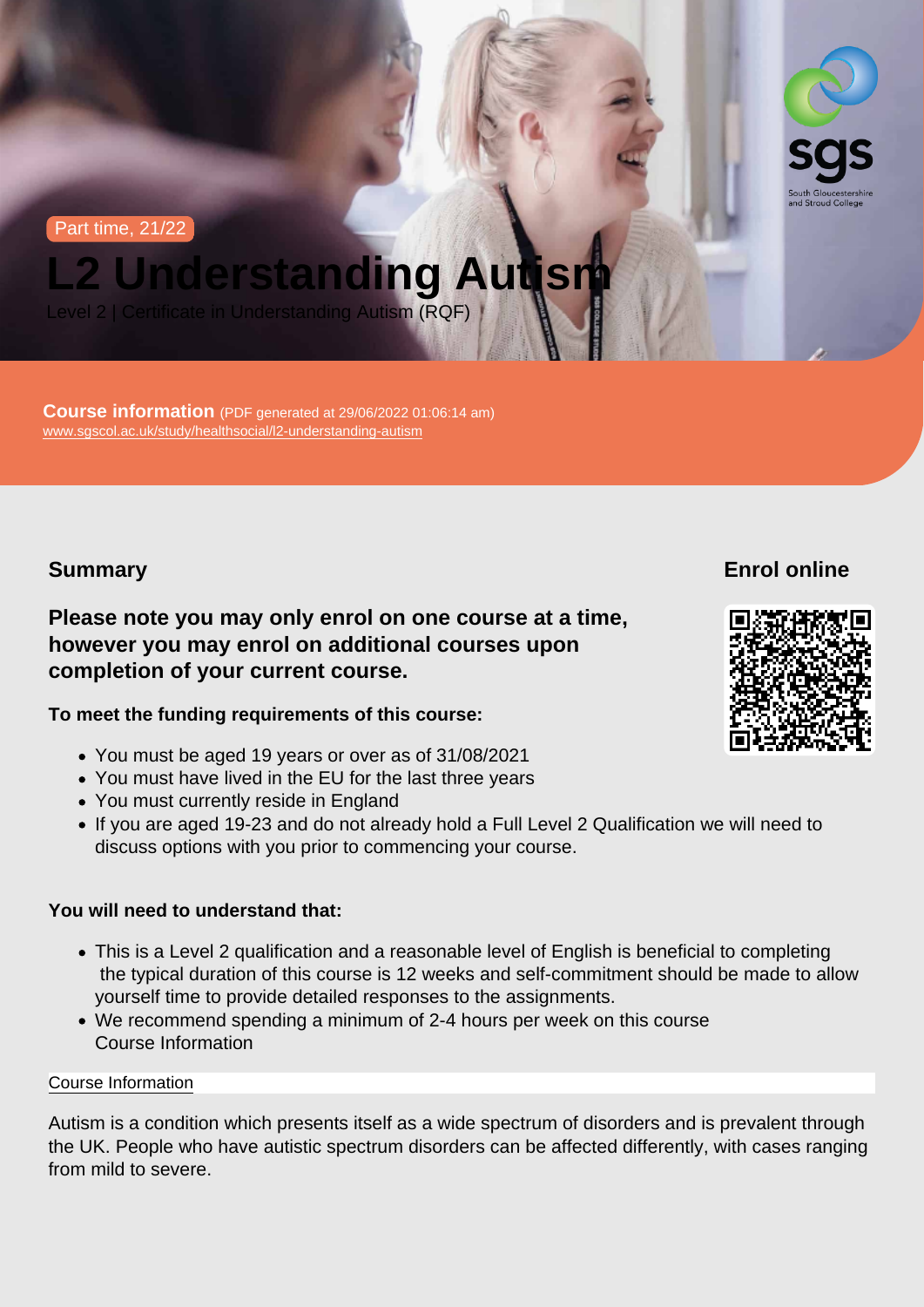Throughout this qualification, you will gain an understanding of the spectrum of autistic disorders and how they can affect people in a variety of ways, as well as exploring the importance of using a person-centred approach to provide support. You will also understand how to use appropriate communication skills and positive behaviour to encourage individuals with autistic spectrum conditions to live fulfilling and independent lives.

#### Who is suitable?

This course is suitable for anyone who wishes to develop their understanding of autism and the principles of supporting individuals to live healthy and fulfilled lives. The course will benefit anyone working or looking to work with individuals who have an autistic spectrum condition.

#### What you will learn

This course is split into six manageable units:

### **Unit 1: Introduction to autism**

**Unit 2: Using a person-centred approach to support individuals with autism**

### **Unit 3: Communication and social interaction in individuals with autism**

**Unit 4: Sensory processing, perception and cognition in individuals with autism**

#### **Unit 5: Supporting positive behaviour in individuals with autism**

### **Unit 6: Supporting individuals with autism to live healthy and fulfilled lives**

Benefits of completing this course. You will:

- Gain a nationally recognised qualification
- Improve your skills to help create a long-standing career pathway in your chosen industry
- Choose when and where to study, as courses are delivered as distance learning
- Have the support you need to succeed, as personal tutors are assigned to you.

## **How will I learn?**

You will study via an online platform or if preferred you can have paper booklets to research and to submit your answers.

## **Additional Information**

With you every step of the way!

- Get more from your online courses, let us help you succeed with bespoke packages led by our dedicated online support team
- Occupational specialists and tutors just a click away to support you
- Access to a free online community for those suffering with adverse mental health, 24 hours a day
- Enjoy incredible discounts while you study with your NUS/Totum student card
- New to online learning? Require additional support? Let us help you with each step you take.